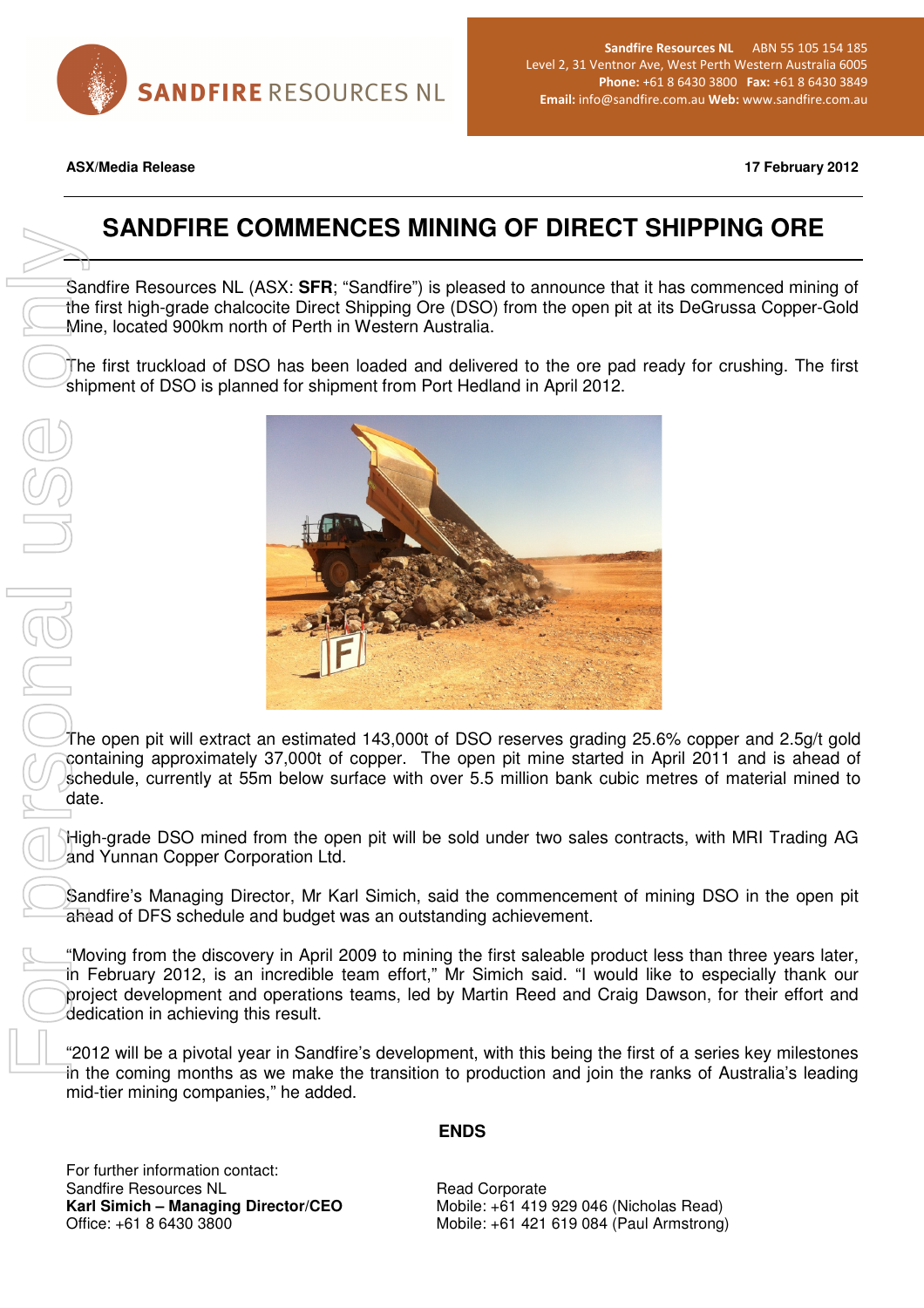**Figure 1 – DeGrussa Copper-Gold Project location**



# **Appendix 1 – DeGrussa Copper-Gold Project**

| Zone                                       | <b>Resource Category</b> | <b>Tonnes</b><br>(Mt) | <b>Copper</b><br>(%) | Gold<br>(g/t) | <b>Contained</b><br>Copper (t) | <b>Contained Gold</b><br>(oz) | <b>Competent</b><br><b>Person</b> |
|--------------------------------------------|--------------------------|-----------------------|----------------------|---------------|--------------------------------|-------------------------------|-----------------------------------|
| <b>Gold Laterite</b>                       | Measured                 | 0.14                  |                      | 1.5           | ٠                              | 7.000                         |                                   |
| Copper<br>Oxides                           | Measured                 | 2.17                  | 1.1                  | 0.5           | 24.000                         | 37.000                        |                                   |
|                                            | Indicated                | 1.41                  | 1.4                  | 0.4           | 20,000                         | 19,000                        |                                   |
| Supergene<br>Chalcocite                    | Indicated                | 0.25                  | 17.6                 | 2.6           | 43,000                         | 20,000                        | 2                                 |
|                                            | <b>Inferred</b>          | 0.19                  | 4.4                  | 1.2           | 8.000                          | 7.000                         |                                   |
| <b>Primary Massive</b><br><b>Sulphides</b> | Indicated                | 7.80                  | 5.8                  | 2.0           | 456.000                        | 502.000                       |                                   |
|                                            | <b>Inferred</b>          | 2.32                  | 4.3                  | 2.0           | 100.000                        | 149.000                       |                                   |
| Total                                      |                          | 14.33                 | 4.6                  | 1.6           | 652,000                        | 742,000                       |                                   |

Note: Refer to the Competent Person's Statements – Mineral Resources below.

1 Competent Person for these zones of resource was Diederik Speijers of McDonald Speijers

2 Competent Person for these zones of resource was David Slater of Coffey Mining

## <u> Appendix 2 – DeGrussa Copper-Gold Project – March 2011 JORC Ore Reserve Statement</u>

| <b>Deposit</b>         | <b>Reserve</b><br>Category | <b>Mining</b><br><b>Method</b> | <b>Tonnes</b><br>(Mt) | Copper<br>$(\%)$ | Gold<br>(g/t) | <b>Contained</b><br>Copper (t) | <b>Contained</b><br>Gold<br>(oz) |
|------------------------|----------------------------|--------------------------------|-----------------------|------------------|---------------|--------------------------------|----------------------------------|
| DeGrussa               | Probable                   | Open Pit - DSO                 | 0.14                  | 25.6             | 2.5           | 37.000                         | 12,000                           |
| DeGrussa/C1/Chalcocite | Probable                   | Open Pit                       | 0.23                  | 6.1              | 2.4           | 14.000                         | 17,000                           |
| DeGrussa               | Probable                   | Underground                    | 1.50                  | 6.6              | 1.9           | 99.000                         | 90,000                           |
| Conductor 1            | Probable                   | Underground                    | 5.76                  | 4.9              | 1.8           | 283.000                        | 337,000                          |
| Conductor 4            | Probable                   | Underground                    | 0.76                  | 4.4              | 1.2           | 33,000                         | 30,000                           |
| <b>Total</b>           | Probable                   |                                | 8.39                  | 5.6              | 1.8           | 465.000                        | 485,000                          |

Note 1 A cut-off grade of 8.5% Cu is applied on the Chalcocite to provide a targeted 26% Cu direct sale product (Achieved 25.6% Cu after dilution). All other material within the defined deposit boundaries has been included in the reporting of Ore Reserves with any subeconomic grade material being treated as internal dilutents. These Ore Reserves include an overall assumption of 2.5% mining dilution at nil grade for all grade categories along with an assumed 2.5% mining loss of ore tonnes when mined. Calculations rounded to the nearest 10,000 tonnes; 0.1% Cu grade, 0.1 g/t Au grade; 1,000 tonnes Cu metal and 1,000 ounces Au metal. Errors of rounding may occur. These Ore Reserves occur within an open pit design containing 26Mt of total material, resulting in a waste to ore strip ratio of 70:1. to the nearest 10,000 tonnes; 0.1% Cu grade, 0.1 g/t Au grade; 1,000 tonnes Cu metal and 1,000 ounces Au metal. Errors of rounding<br>may occur. These Ore Reserves occur within an open pit design containing 26Mt of total mate

Calculations rounded to the nearest 1,000t, 0.1%, 0.1g/t and 1,000 ounces; errors of rounding may occur.; assumes commodity prices of US\$7,673/t for copper and US\$1,300/oz for gold with a USD/AUD exchange rate of \$0.86; assumes 91% metallurgical recovery rate. Note: Refer to the Competent Person's Statement – Ore Reserves at the end of this release.